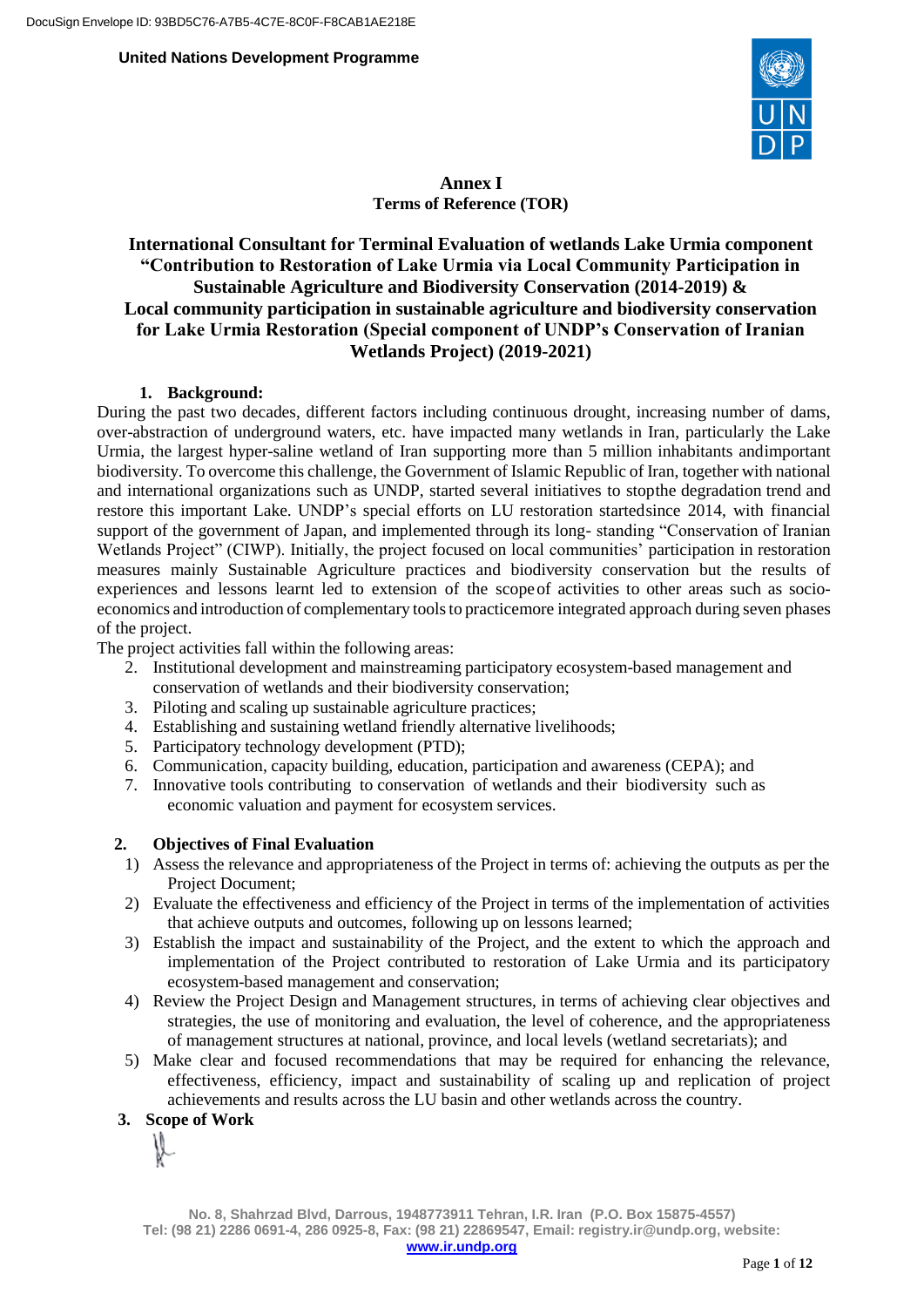

In assessing the Project and its alignment to the broader Project Document, the evaluation will take into consideration the following criteria:

# *Relevance and appropriateness*

- 1. Was the project relevant, appropriate and strategic to LU restoration goals and challenges withfocus to local community participation in Lake restoration?
- 2. Was the project relevant, appropriate and strategic to the mandate, strategy, functions, roles, and responsibility of the UNDP, the Department of Environment (DOE), and the Ministry of Agriculture Jahad (MOJA) as the major stakeholders of the Project and key actors within thoseinstitutions?
- 3. Was the project relevant, appropriate and strategic to the UNDP assistance mandate and development goals?
- 4. Was the project relevant, appropriate and strategic to the international and nationalstrategic/upperhand documents, e.g. SDGs, UNDAF, UNDP CPD, and UNDP Strategic Plan?
- 5. Evaluate how the project addressed country priorities. Evaluate country ownership. Was theproject concept in line with the national sector development priorities and plans of the country?
- 6. Evaluate how the project addressed donor priorities. Evaluate donor ownership. Was the projectconcept in line with the donor development priorities and plans?
- 7. Evaluate how private sector and local cooperative were engaged in the process?
- 8. Evaluate of local community participation in the project. Evaluate local community ownership.

# *Effectiveness and efficiency*

- 9. Were the actions to achieve the outputs and outcomes effective and efficient?
- 10. Were there any lessons learned, failures/lost opportunities? What might have been done betteror differently?
- 11. How did the project deal with issues and risks?
- 12. Were the outputs achieved in a timely manner?
- 13. Were the resources utilized in the best way possible?
- 14. Were the resources (time, funding, human resources) sufficient?

## *Impact and sustainability*

IL

- 15. Will the outputs/outcomes lead to benefits beyond the life of the existing project?
- 16. Were the actions and result owned by the local partners and stakeholders?
- 17. Was the capacity (individuals, institution, and system) built through the actions of the project?
- 18. What isthe level of contribution of the project management arrangements to national ownershipof the set objectives, result and outputs?
- 19. Were the modes of deliveries of the outputs appropriate to promote national ownership and sustainability of the result achieved?
- 20. Did the Project contribute to sustainable management of LU and its satellite wetlands?
- 21. Did the Project address cross cutting issues including gender?
- 22. Evaluate the relevance of the project strategy and assess whether it provided the most effectiveroute towards expected/intended results.
- 23. Socio-economic risks to sustainability: Are there any social or political risks that may jeopardize sustainability of project outcomes? Do the various key stakeholders see that it is in their interest that the project benefits continue to flow? Is there sufficient public / stakeholder awareness in support of the longterm objectives of the project?
- 24. Are lessons learned being documented by the Project Team on a continual basis and shared/ transferred to appropriate parties who could learn from the project and potentially replicate and/or scale it in the future?
- 25. Institutional Framework and Governance risks to sustainability: Do the legal frameworks, policies, governance structures and processes pose risks that may jeopardize sustenance of project benefits? While assessing this parameter, also consider if the required systems/ mechanisms for accountability, transparency, and technical knowledge transfer are in place.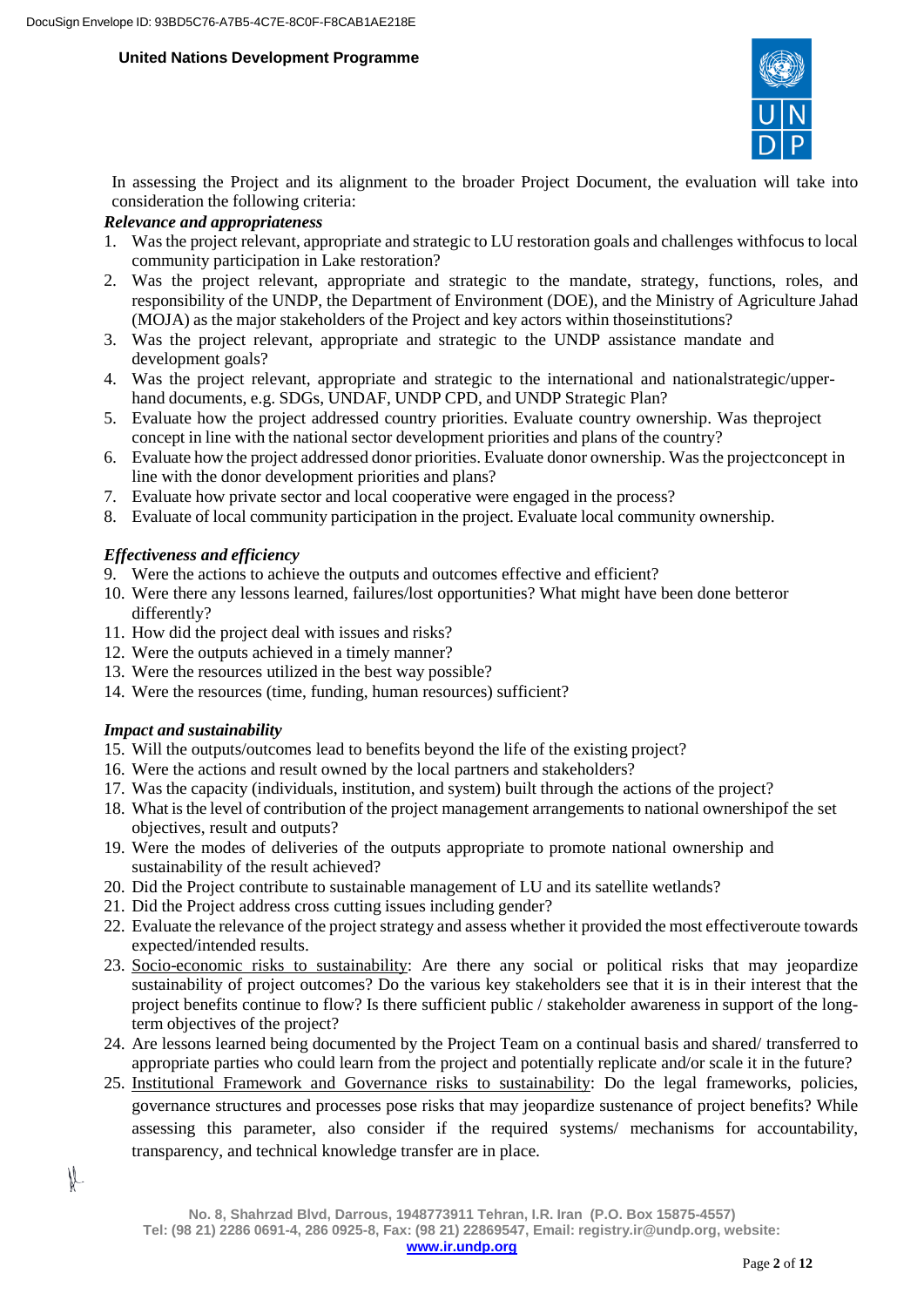

- 26. Environmental risks to sustainability: Are there any environmental risks that may jeopardize sustenance of project outcomes?
- 27. Financial risks to sustainability: What is the likelihood of financial and economic resources not being available once the donor assistance ends (consider potential resources can be from multiple sources, such as the public and private sectors, income generating activities, and otherfunding that will be adequate financial resources for sustaining project's outcomes)?

#### *Project design*

- 28. To what extent did the design of the project help in achieving its own goals?
- 29. Was the context, problem, needs and priorities well analysed while designing the project?
- 30. Were there clear objectives and strategy?
- 31. Were there clear baselines indicators and/or benchmark for performance?
- 32. Was the process of project design sufficiently participatory? Was there any impact of the process?
- 33. Was there coherence and complementarity by the project to the country's wetland conservation efforts by the DOE and its key players within this institution?
- 34. Was there coherence, coordination and complementarity by the project with other donor funded activities in the field of LU restoration, conservation and biodiversity (including Japan, GEF, etc.)?
- 35. Evaluate the problem addressed by the project and the underlying assumptions. Evaluate the effect of any incorrect assumptions or changes to the context to achieving the project results as outlined in the Project Document.
- 36. Were lessons from other relevant projects properly incorporated into the project design?
- 37. Evaluate decision-making processes: were perspectives of those who would be affected by project decisions, those who could affect the outcomes, and those who could contribute information or other resources to the process, taken into account during project design processes?
- 38. Evaluate the extent to which relevant gender issues were raised in the project design.

#### *Project management***,** *Project Implementation and Adaptive Management*

Management Arrangements:

- 39. Are the project management arrangements appropriate at the team level and project board level?
- 40. Evaluate overall effectiveness of project management as outlined in the Project Document. Have changes been made and are they effective? Are responsibilities and reporting lines clear?Is decision-making transparent and undertaken in a timely manner? Recommend areas for improvement.
- 41. Evaluate the quality of execution of the Executing Agency/Implementing Partner(s) and recommend areas for improvement.
- 42. Evaluate the quality of support provided by the Partner Agency (UNDP) and recommend areas for improvement.

Work Planning:

- 43. Evaluate any delays in project start-up and implementation, identify the causes and examine if they have been resolved.
- 44. Are work-planning processes results-based? If not, suggest ways to re-orientate work planningto focus on results?
- 45. Examine the use of the project's results framework/ logframe as a management tool and review any changes made to it since project start.

Finance and co-finance:

46. Consider the financial management of the project, with specific reference to the costeffectiveness of interventions.

**No. 8, Shahrzad Blvd, Darrous, 1948773911 Tehran, I.R. Iran (P.O. Box 15875-4557) Tel: (98 21) 2286 0691-4, 286 0925-8, Fax: (98 21) 22869547, Email: [registry.ir@undp.org,](mailto:registry.ir@undp.org) website: [www.ir.undp.org](http://www.ir.undp.org/)**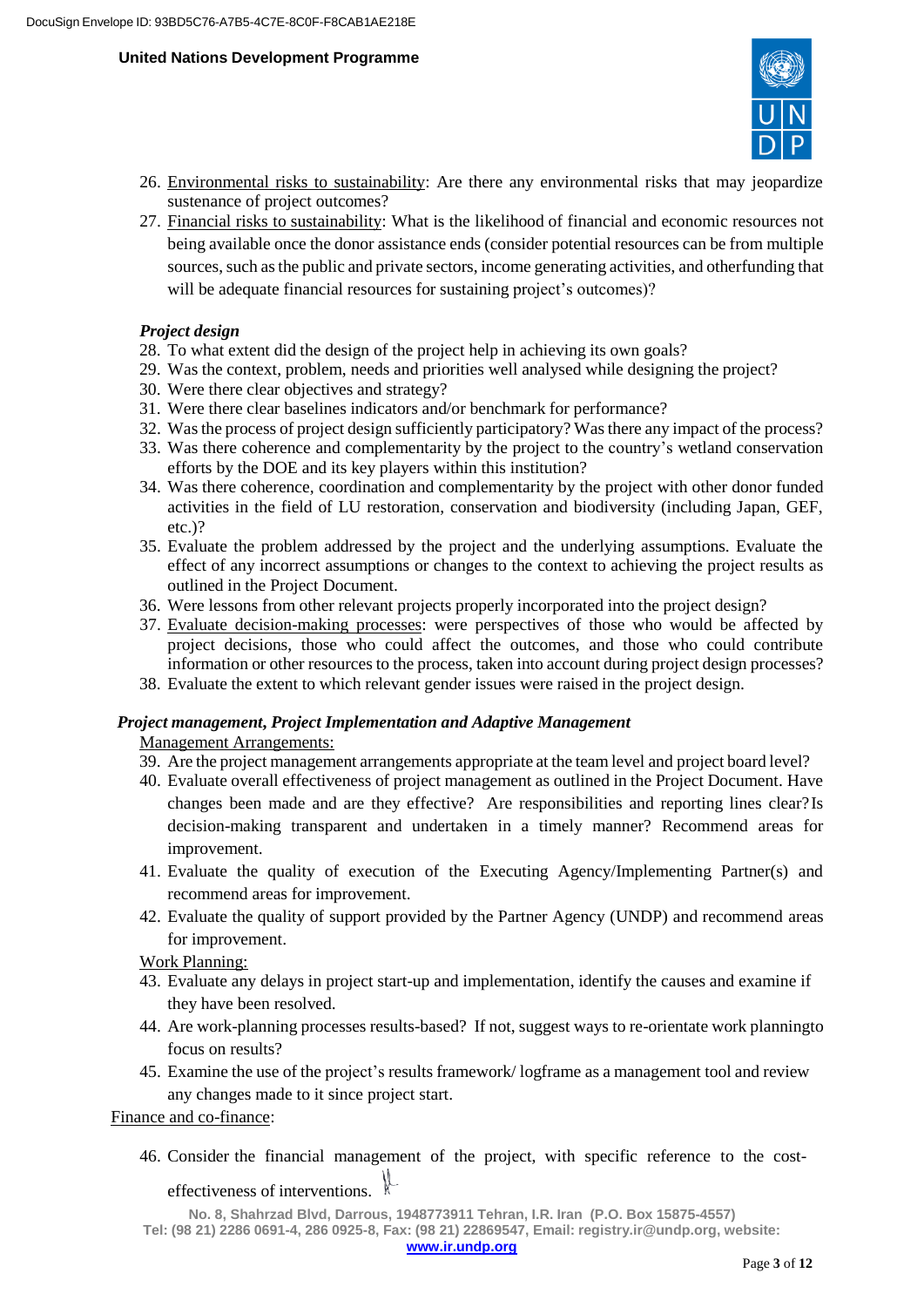

- 47. Review and evaluate the changes to fund allocations as a result of budget revisions and assessthe appropriateness and relevance of such revisions.
- 48. Does the project have the appropriate financial controls, including reporting and planning, that allow management to make informed decisions regarding the budget and allow for timely flowof funds?
- 49. Informed by the co-financing monitoring table to be filled out, provide commentary on cofinancing: is co-financing being used strategically to help the objectives of the project? Is the Project Team meeting with all co-financing partners regularly in order to align financing priorities and annual work plans?

Project-level Monitoring and Evaluation Systems:

- 50. Evaluate the monitoring tools currently being used: Do they provide the necessary information? Do they involve key partners? Are they aligned or mainstreamed with national systems? Do they use existing information? Are they efficient? Are they cost-effective? Are additional tools required? How could they be made more participatory and inclusive?
- 51. Examine the financial management of the project monitoring and evaluation budget. Are sufficient resources being allocated to monitoring and evaluation? Are these resources being allocated effectively?

Stakeholder Engagement:

- 52. Project management: Has the project developed and leveraged the necessary and appropriate partnerships with direct and tangential stakeholders?
- 53. Participation and country-driven processes: Do local and national government stakeholders support the objectives of the project? Do they continue to have an active role in project decisionmaking that supports efficient and effective project implementation?
- 54. Participation and public awareness: To what extent has stakeholder involvement and public awareness contributed to the progress towards achievement of project objectives?

Reporting:

- 55. Assess how adaptive management changes have been reported by the project management and shared with the Project Board.
- 56. Assess how well the Project Team and partners undertake and fulfil GEF reporting requirements (i.e. how have they addressed poorly-rated PIRs, if applicable?)
- 57. Assess how lessons derived from the adaptive management process have been documented, shared with key partners and internalized by partners.

Communications:

- 58. Was there appropriate visibility and acknowledgement of the project and donors?
- 59. Review internal project communication with stakeholders: Is communication regular and effective? Are there key stakeholders left out of communication? Are there feedback mechanisms when communication is received? Does this communication with stakeholders contribute to their awareness of project outcomes and activities and investment in the sustainability of project results?
- 60. Review external project communication: Are proper means of communication established or being established to express the project progress and intended impact to the public (is there a web presence, for example? Or did the project implement appropriate outreach and public awareness

campaigns?)  $\mathbb{R}$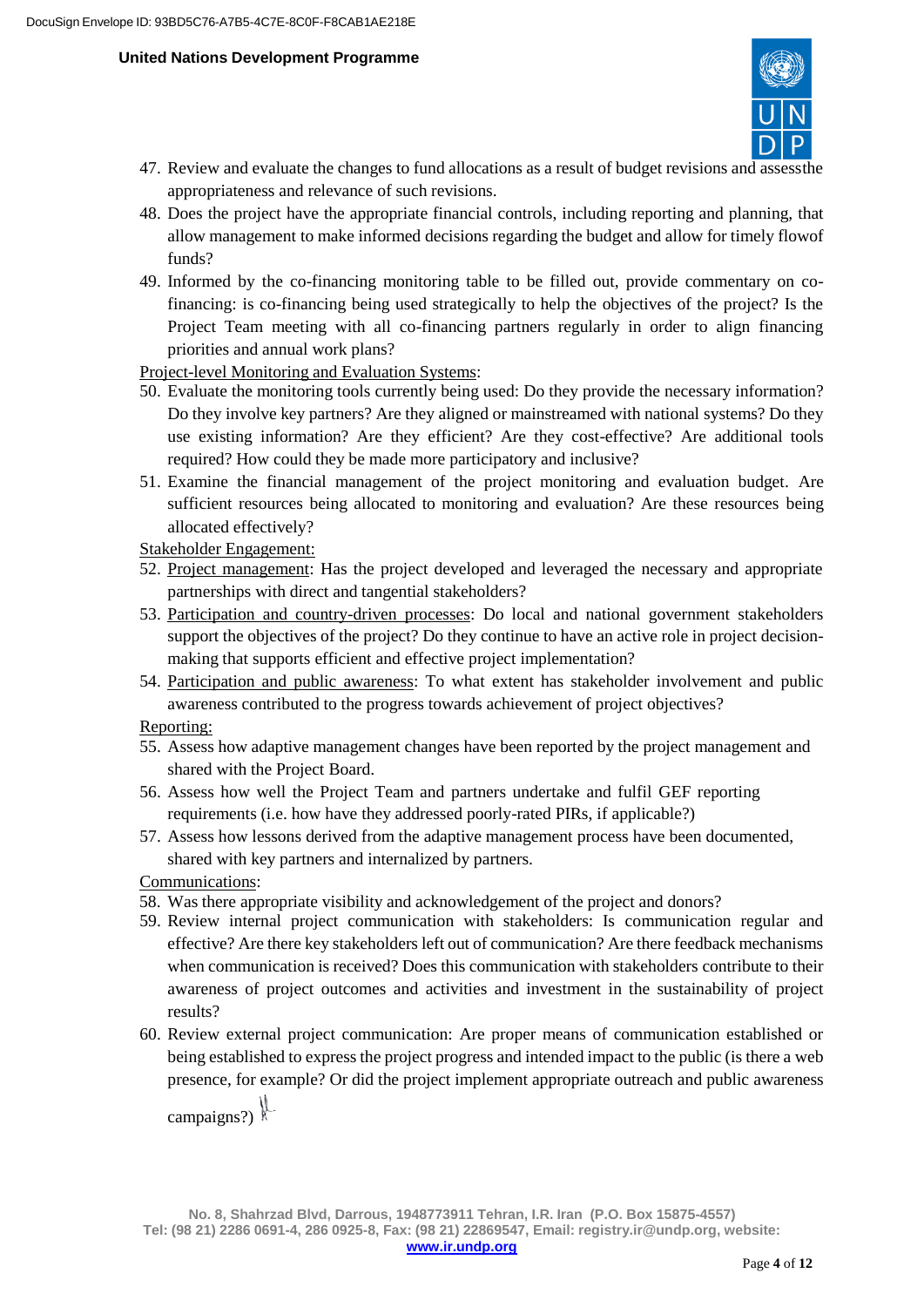

61. For reporting purposes, write one half-page paragraph that summarizes the project's progress towards results in terms of contribution to sustainable development benefits, as well as global environmental benefits.

## *Gender Equality*

- 62. To what extent have gender equality, the economic empowerment of women, socialinclusion and youth been addressed in the Project design, implementation and reporting? What are the key achievements?
- 63. In what way could gender equality be enhanced in the future similar projects?

# *COVID-19*

- 64. To what extent has the project results been affected by Covid-19 and what remedialmeasures/tools/ processes were introduced to address this?
- 65. In what way the project management/implementation/monitoring approaches could beadapted based on Covid-19 and similar crisis, in future similar projects?

# *Results Framework/Logframe*

- Undertake a critical analysis of the project's logframe indicators and targets, assess how "SMART" the midterm and end-of-project targets are (Specific, Measurable, Attainable, Relevant, Time-bound), and suggest specific amendments/revisions to the targets and indicators as necessary.
- Were the project's objectives and outcomes or components clear, practical, and feasible withinits time frame?
- Examine if progress so far has led to, or could in the future catalyse beneficial development effects (i.e. income generation, gender equality and women's empowerment, improved governance, etc.) that should be included in the project results framework and monitored on an annual basis.
- Ensure broader development and gender aspects of the project are being monitored effectively. Develop and recommend SMART 'development' indicators, including sex-disaggregated indicators and indicators that capture development benefits.

# *Progress Towards Results*

Progress Towards Outcomes Analysis:

 Review and evaluate the logframe indicators against progress made towards the end-of-project targets using the Progress Towards Results Matrix; colour code progress in a "traffic light system"based on the level of progress achieved; assign a rating on progress for each outcome; make recommendations from the areas marked as "Not on target to be achieved" (red). If there are majorareas of concern, recommend areas for improvement.

| <b>Project</b><br><b>Strategy</b> | Indicator <sup>1</sup>        | <b>Baseline</b><br>Level <sup>2</sup> | Level in<br>$1stPIR(self-$<br>reported) | <b>Midter</b><br>m<br>Target <sup>3</sup> | End- of-<br>project<br><b>Target</b> | <b>Midterm</b><br>Level<br>$\mathbf{\alpha}$<br>Assessmen.4 | Achievement<br>Rating <sup>5</sup> | <b>Justification</b><br>for Rating |
|-----------------------------------|-------------------------------|---------------------------------------|-----------------------------------------|-------------------------------------------|--------------------------------------|-------------------------------------------------------------|------------------------------------|------------------------------------|
| <b>Objective</b>                  | Indicator (if<br>applicable): |                                       |                                         |                                           |                                      |                                                             |                                    |                                    |
|                                   | Indicator 1:                  |                                       |                                         |                                           |                                      |                                                             |                                    |                                    |

*Table. Progress Towards Results Matrix (Achievement of outcomes against End-of-project Targets)*

 $\mathbb{R}$ 

<sup>1</sup> Populate with data from the Logframe and scorecards

<sup>2</sup> Populate with data from the Project Document

<sup>3</sup> If available

<sup>4</sup> Colour code this column only

<sup>5</sup> Use the 6-point Progress Towards Results Rating Scale: HS, S, MS, MU, U, HU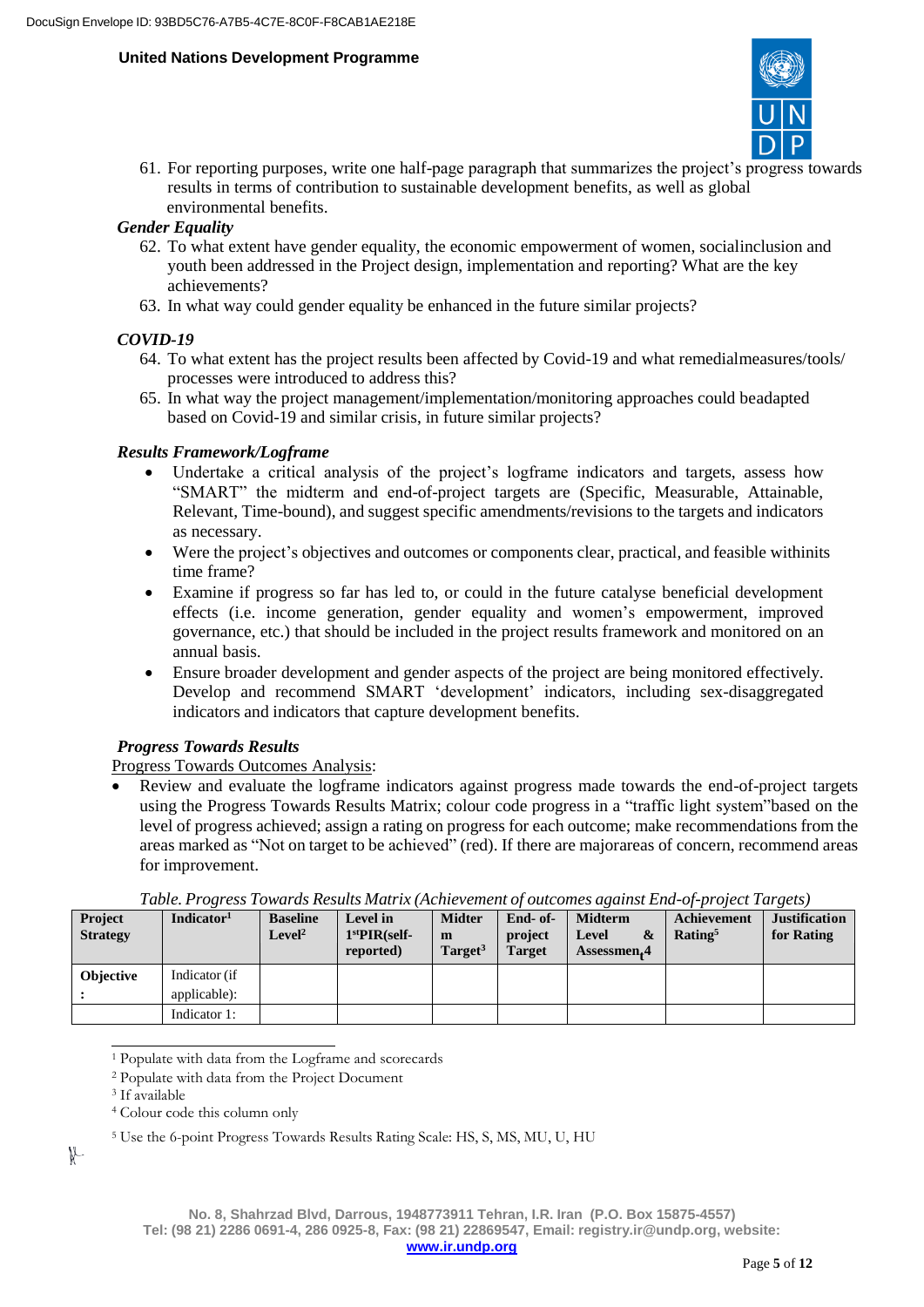

| Outcome1: | Indicator 2: |  |  |  |  |
|-----------|--------------|--|--|--|--|
| Outcome2: | Indicator 3: |  |  |  |  |
|           | Indicator 4: |  |  |  |  |
|           | Etc.         |  |  |  |  |
| Etc.      |              |  |  |  |  |

#### **Indicator Assessment Key**

| Green=Achieved |          |  |  | $\sqrt{\text{Yellow}}$ On target to be Red=Not on target to be achieved |
|----------------|----------|--|--|-------------------------------------------------------------------------|
|                | achieved |  |  |                                                                         |

This work will include reference to an ecosystem approach at the core of the project design. The Final Evaluation should be aligned with the principles established in UNDP's Evaluation Policy and the UN Evaluation Group's [Norms and Standards](http://www.unevaluation.org/document/detail/1914) for Evaluation.

## **5. Methodology**

Based on UNDP guidelines for evaluations, and in consultations with UNDP Iran, the evaluation will be inclusive and participatory, involving principal stakeholders into the analysis. During the evaluation, the consultant is expected to apply the following approaches for data collection and analysis. Moreover, the International consultant will work closely in team with a national consultant and the former will be the team leader and responsible for finalizing the report. The national consultant will assist the international consultant in all terminal evaluation process including preparation, mission, and reporting phases.

- Desk review of relevant documents including progress reports and any records during the life of the Project;
- Key informative interviews with the DOE, MOJA and other assistance providers/partners, and UNDP Senior Management and Project Staff in the Country Office, local communities and other major stakeholders;
- Briefing and debriefing sessions with the former Project Technical and Steering Committees
- Interviews with partners and stakeholders, government officials, service providers including CSO partners and donor partners, etc.

During the implementation of the contract, the consultant will report to the UNDP Programme Team, who will provide guidance and ensure satisfactory completion of final evaluation deliverables. There will be close coordination with the project team who will assist in connecting the consultant with senior management, development partners, beneficiaries and key stakeholders. In addition, the project staff will provide key project documentation prior to fieldwork.

*Note: The International Evaluation Consultant is expected to work in team with a national consultant to deliver the required tasks.*

## **6. Expected outputs and deliverables**

IL

The consultant is expected to deliver the following outputs:

- Inception report on proposed evaluation methodology, work plan and proposed structure of the report;
- A draft preliminary evaluation report and presentation with, to be presented at a debriefing meeting with the CIWP and UNDP as well as other major partners as deemed necessary;
- Final report, including a 2-3 pages' executive summary, including issues raised during presentation of draft.

## The Implementation Arrangements and Reporting Requirements are as follows: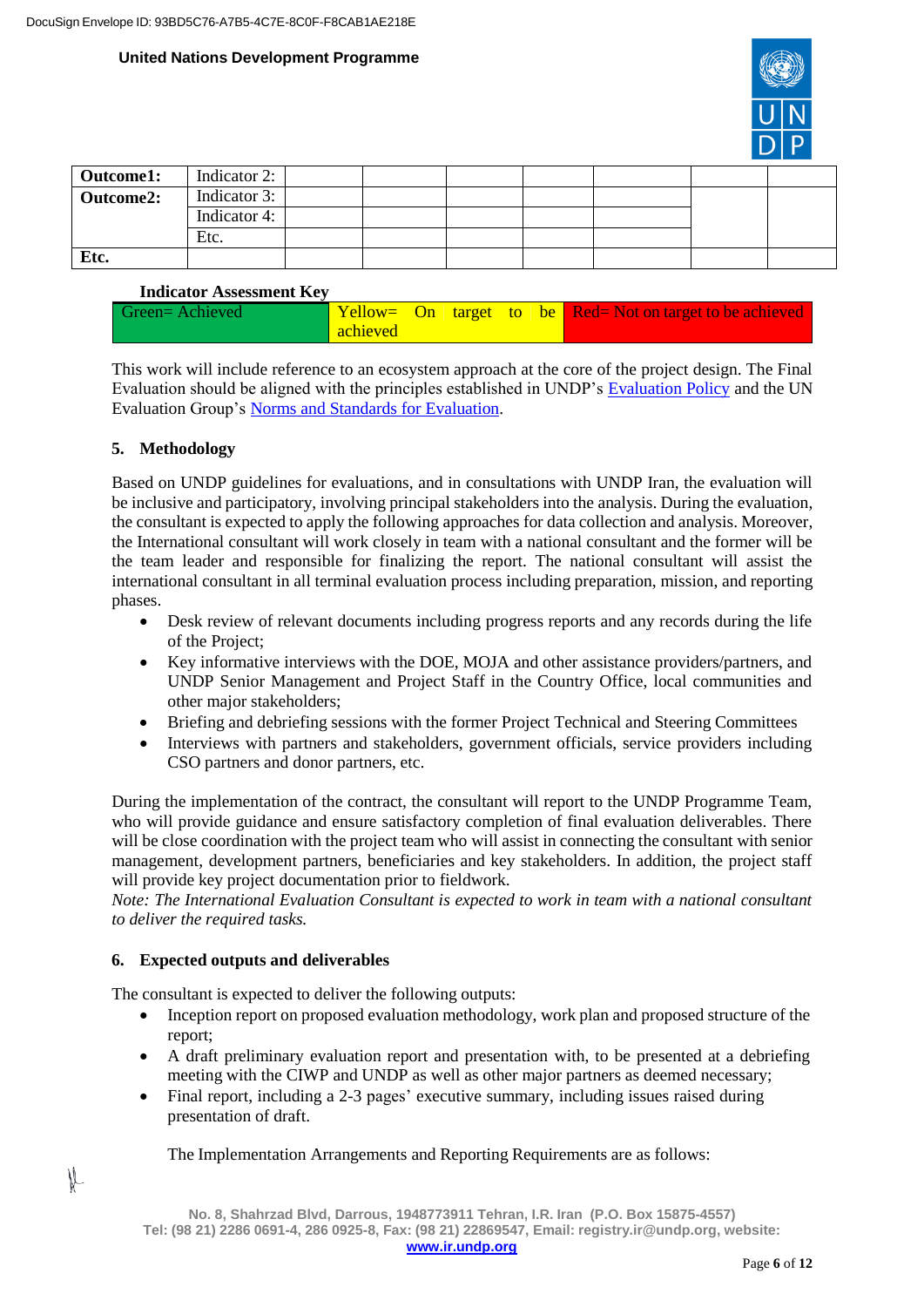

|   | Output                                                                                                                          | Due date            |
|---|---------------------------------------------------------------------------------------------------------------------------------|---------------------|
|   | Inception report on proposed evaluation<br>methodology, work plan and proposed<br>structure of the report                       | November<br>2021    |
| 2 | A draft preliminary evaluation report and<br>presentation, to be presented at a debriefing<br>meeting with the IEC and partners | 30 November<br>2021 |
| 3 | Final evaluation report                                                                                                         | December<br>2021    |
|   | TOTAI:                                                                                                                          |                     |

# **7. Duration of Work**

The contract shall commence on 17 October 2021 till 15 December 2021.

#### **Special note:**

*Given the ongoing COVID-19 pandemic and the resultant restrictions may require many of the in-person missions / consultations and data gathering / activities to be carried out remotely using electronic conferencing means. Alternatively,some or all in person interviews may be undertaken by the national consultant in consultation with the evaluation team leader.*

## **8. Qualifications of the Successful Individual Contractor**

## **Competencies:**

The candidate should be able to*:*

- Ability to work under pressure against strict deadlines
- Ability to think out of the box
- Ability to present complex issues persuasively and simply
- Ability to contextualize global trends in accordance with dynamics of the operating working environment
- Strong communication and interpersonal skills
- Excellent writing skills and proven ability to produce quality and analytical reports within the shortest period of time

## **Qualifications and Professional Experience**

- Advanced university degree and/or professional background in institutional/governance aspects of natural resource management and environment;
- 15 years of relevant professional experience;
- Recent experience with result-based management evaluation methodologies;
- Experience in applying SMART indicators and reconstructing or validating baseline scenarios;
- Preferably 5 years of experience in international development cooperation;
- Fluency in English, both written and spoken;
- Competent in usage of MS Office programmes (MS Word, Excel, Power point);
- Experience working in Asia/the Middle East (experience in Iran will be an asset); and
- Project evaluation/review experiences within United Nations system will be considered an asset.

## **9. Evaluation ethics**

IL

This evaluation will be conducted in accordance with the principles outlined in the UNEG 'Ethical Guidelines for Evaluation' which are available here: Guidelines for Evaluation' which are available here: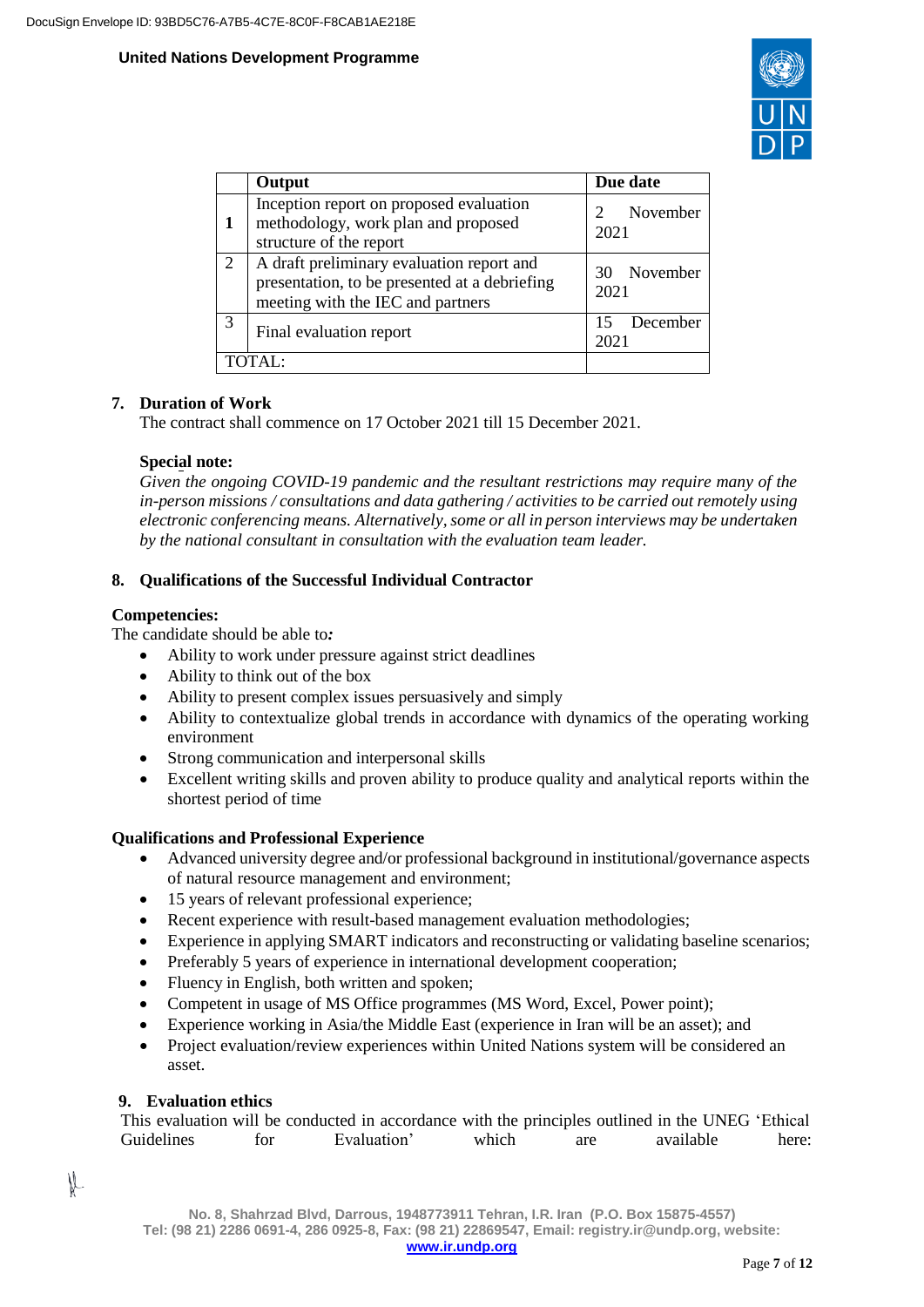

[http://www.unevaluation.org/document/detail/102.](http://www.unevaluation.org/document/detail/102) The consultants must safeguard the rights and confidentiality of information providers, interviewees and stakeholders through measures to ensure compliance with legal and other relevant codes governing collection of data and reporting on data. The consultants must also ensure security of collected information before and after the evaluation and protocols to ensure anonymity and confidentiality of sources of information where that is expected. The information knowledge and data gathered in the evaluation process must also be solely used for the evaluation and not for other uses without the expressauthorization of UNDP and partners.

#### **10. Conflict of Interest**

#### **Conflict of interest due to past engagement**

UNDP commissioning units may not assign consultants to the evaluation of UNDAFs, country programmes, outcomes, sectors and thematic areas in which they have had prior involvement whether in design, implementation, decision-making or financing. Following this principle, UNDP staff members —including advisers based in regional centres and headquarters units, civil servants or employees of NGOs that may be or have been directly or indirectly related to the programme or project — should not take part in the evaluation team. More broadly, UNDP programme units should consider whether conducting multiple assignments could create a conflict of interest. Many consultants and evaluators undertake numerous assignments for UNDP and its partners during the course of their professional careers. This can include a mixture of evaluation and advisory roles with multiple agencies at different levels. Programme units should make a judgement as to whether a consultant with a high reliance on work with UNDP may preclude them from producing an impartial evaluation. The ERC gives a history of evaluations undertaken by an evaluator in recent years.

## **Conflict of interest to due potential future involvement**

Programme units must ensure that the evaluators will not be rendering any service (related or unrelated to the subject of the evaluation) to the programme unit of the project or outcome being evaluated in the immediate future. Evaluators should not subsequently be engaged in the implementation of a programme or project that was the subject of their evaluation. Equally, evaluators should not be engaged as designers of next phases of projects that they have evaluated.

#### **Evaluator's obligation to reveal any potential conflicts of interest**

Evaluators must inform UNDP and stakeholders of any potential or actual conflict of interest. The evaluation report should address any potential or actual conflict of interest and indicate measures put in place to mitigate its negative consequences. If a conflict of interest is uncovered or arises during the evaluation, the organization should determine whether the evaluator should be dismissed and/or the evaluation terminated.

## **11. Location:**

 $\mu$ 

Tehran, Iran (*Given the ongoing COVID 19 pandemic and travel restrictions that are in place, the consultant may be required to conduct many of the in- person missions/activities remotely using electronic conferencing means. However, required travel costs could be included into the financial proposal so that travel to Tehran can be done if/when restrictions are lifted*)

## **12. Supervision and Verification:**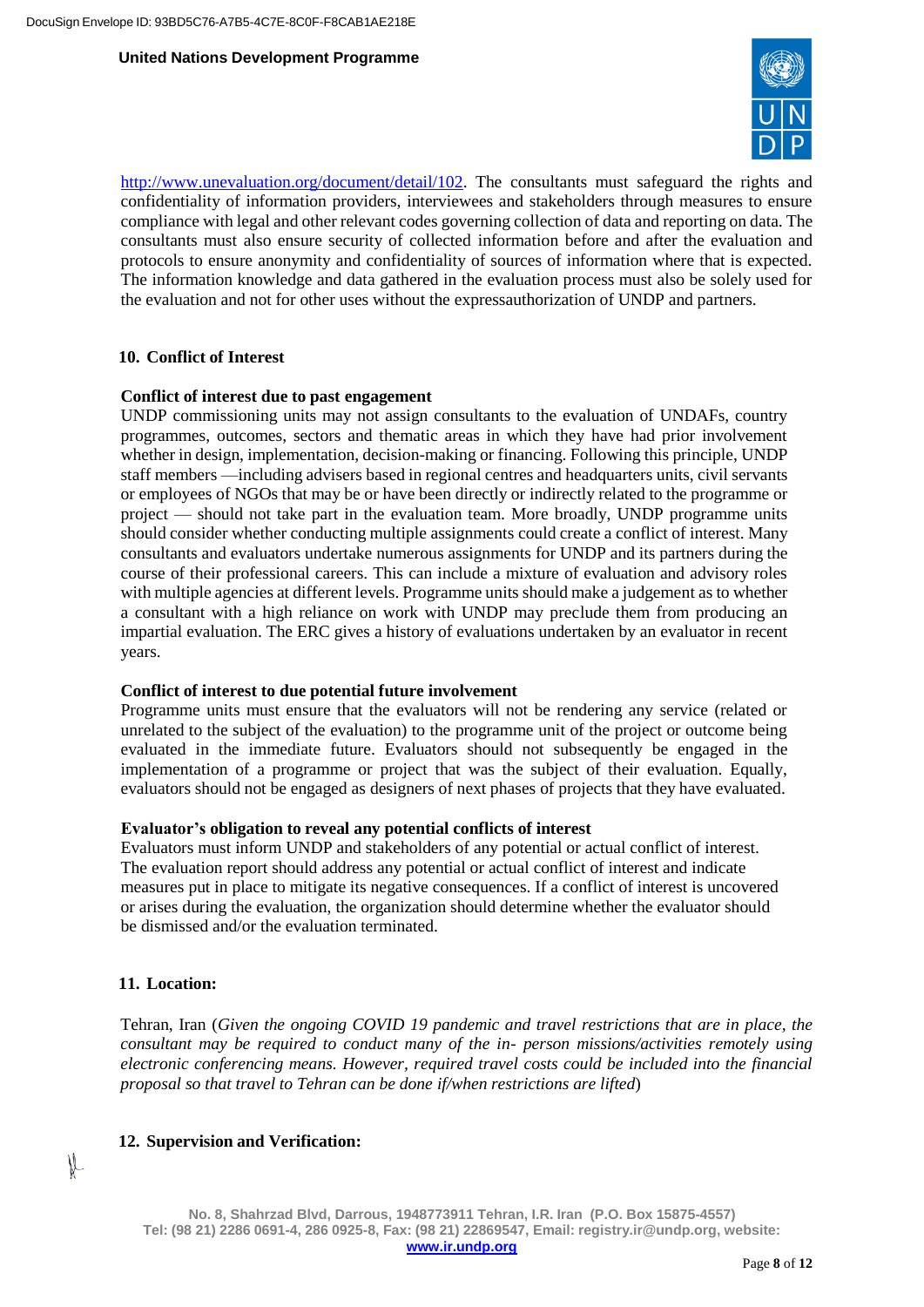

The tasks will be performed under overall supervision of Resident Representative (RR). International consultant work directly with Head of Development Effectiveness Unit.

# **13. Payment Term:**

In full consideration for the services performed by the contractor under the terms of this contract the UNDP shall pay the contractor the total agreed and contracted amount of EUR 15,100 in one instalment after completion of the work and finalization and approval of the evaluation report, and against submission of signed invoiced and certificate of payment form (COP):

| No. | <b>Output/Deliverables</b>                                                                                                      | <b>Due Date</b>  | <b>Amount (EUR)</b> |
|-----|---------------------------------------------------------------------------------------------------------------------------------|------------------|---------------------|
|     | Inception report on proposed evaluation<br>methodology, work plan and proposed structure<br>of the report                       | 2 November 2021  | 3000                |
| 2   | A draft preliminary evaluation report and<br>presentation, to be presented at a debriefing<br>meeting with the IEC and partners | 30 November 2021 | 9000                |
| 3   | Final evaluation report                                                                                                         | 15 December 2021 | 3000                |
|     | Communication                                                                                                                   |                  | 100                 |

- Consultant shall not do any work, provide any equipment, materials and supplies or perform any other services which may result in any cost in excess of the contract's amount.
- The offer shall be submitted in EUR and the contract is also issued in EUR. However, for those consultants who are residing in Iran, the payment can be only made in Iranian Rial. Therefore, the request for payment/invoice shall be submitted in Iranian Rial using the UN official exchange rate of the day of request.
- The risks in fluctuations due to changes in the official exchange rate rests solely with the contractor -i.e. risks associated with currency appreciation or depreciation are expected to be factored in by the contractor when submitting an offer. For using UN Official Exchange Rate, please refer to [https://treasury.un.org/operationalrates/default.php.](https://treasury.un.org/operationalrates/default.php)
- Communication costs, costs of typing and preparing the soft and hard copies of documents and any other relevant costs regarding this activity.
- The travel costs to join duty station and repatriation, if applicable, shall be included in the financial proposal.
- Upon receiving and verification of deliverables, payments will be transferred by UNDP to the account number of the consultant introduced through an official letter.
- Payments will be made according to UNDP regulations as explained in the contract documents.
- Payments will be made to the consultant against invoices submitted by the consultant.
- If the contractor is required to travel inside the country, such arrangement shall be fully coordinated in advance with UNDP. The cost of such travels will be covered by UNDP, i.e., the travel cost is excluded from the total consultancy fee. The travel arrangements should be in line with UNDP rules and regulations.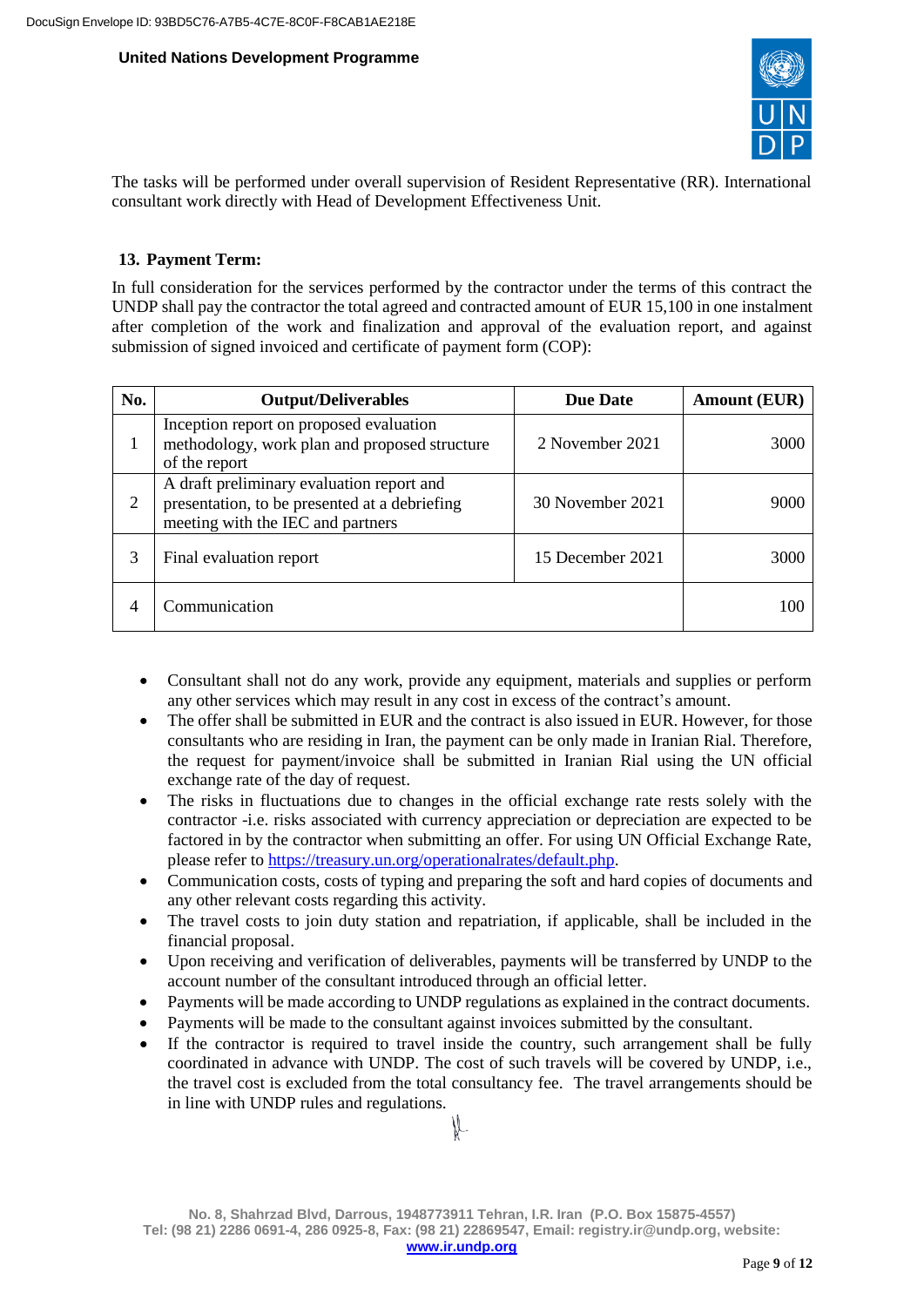

## **14. Travel Requirements:**

If travel is required under the contract, the individual contractor shall:

- Obtain the required Security Clearance from UNDP office (the details of travel including date of departure and arrival, accommodation and purpose of travel shall be submitted to UNDP office 2 working days before date of travel);
- Undertake the training courses on BSAFE and provide UNDP with the certificate. The link to access the course is <https://training.dss.un.org/course/category/6>
- Undertake a full medical examination including x-rays and obtain medical clearance from an UN- approved physician. This is only applicable for the Consultant on the age of 65 years or more.
- All ICs who will be hired during the COVID-19 Pandemic period are required to submit "Statement of Good Health" based on the WHO information on the impact of COVID-19 on individuals with underlining conditions before their travel.
- The Contractors shall consult with the delegated authorities on the bases on Travel requirements before date of departure and arrival, and inform UNDP accordingly.

# **15. TOR annexes**

## **Annex A: List of Documents to be reviewed by the evaluators**

- Project Original Documents, Logframe
- UNDP Environmental and Social Screening results
- Strategic Results Framework (and proposed revision of the SRF)
- All Project Implementation
- Progress reports and work plans of the various implementation task teams
- Audit reports
- All technical reports and plans produced by the project
- Oversight mission/back-to-office reports
- All monitoring reports prepared by the project
- Financial and Administration guidelines used by Project Team
- Financial and Administration documents

The following documents will also be available:

- Project operational guidelines, manuals and systems
- UNDP country/countries programme document(s)
- Minutes of the Project Steering Committee and other meetings
- Project site location maps

# **Annex B. Key stakeholders and partners**

- Department of Environment
- The Tehran Embassy of Japan (as the representative of the Government of Japan)
- The UNDP Tehran Office
- Ministry of Agriculture Jahad
- Ministry of Energy
- Forests, Range, and Watershed Organization
- Ministry of Cultural Heritage, Handicrafts, and Tourism